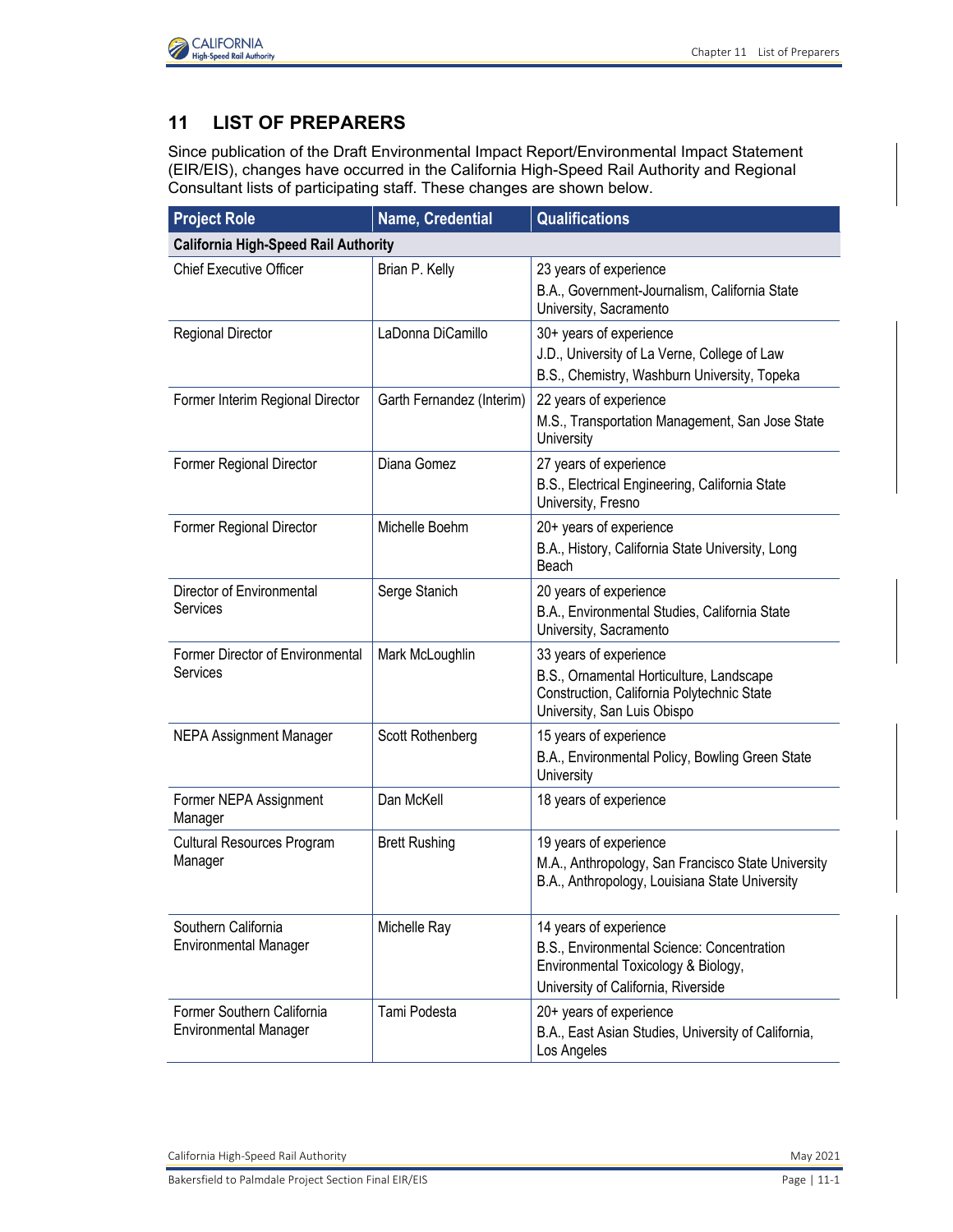$\overline{\phantom{a}}$ 



| <b>Project Role</b>                                        | Name, Credential         | <b>Qualifications</b>                                                                                                                                                                                               |
|------------------------------------------------------------|--------------------------|---------------------------------------------------------------------------------------------------------------------------------------------------------------------------------------------------------------------|
| Regional Delivery Manager                                  | Noopur Jain, P.E., S.E.  | 20 years of experience<br>M.S., Structural Engineering, Gujurat University<br>B.S., Civil Engineering, Vikram University                                                                                            |
| Project Management Team-Rail Delivery Partner              |                          |                                                                                                                                                                                                                     |
| Deputy Director of Environmental<br>Services               | Bryan K. Porter, AICP    | 30+ years of experience<br>M.A., Public Administration, California State<br>University, Sacramento<br>B.A., Political Science, University of California,<br>Berkeley                                                |
| Former Deputy Director of<br><b>Environmental Services</b> | Lisa G. Nungesser, Ph.D. | 38 years of experience<br>Ph.D., Community and Regional Planning and<br>Geography, University of Texas<br>M.S., Environmental Management, University of<br>Texas, San Antonio<br>B.A., Plan II, University of Texas |
| <b>Federal Environmental Policy</b><br>Advisor             | Eric Beightel            | 19 years of experience<br>Master of Public Policy, George Mason University<br>Bachelor of General Studies, Environmental<br>Studies, University of Kansas                                                           |
| <b>Federal Environmental Policy</b><br>Advisor             | Manisha Patel            | 23 years of experience<br>Juris Doctorate, Georgetown University Law Center<br>B.A., Political Science and Government,<br>Northwestern University                                                                   |
| <b>NEPA Assignment Coordinator</b>                         | David J. Carlson         | 32 years of experience<br>B.S., Natural Resource Management, University of<br>Massachusetts, Amherst                                                                                                                |
| <b>NEPA Assignment Coordinator</b>                         | Michael Smith, Ph.D.     | 27 years of experience<br>Ph.D., Sociology, Utah State University<br>M.A., Geography, University of Wyoming<br>B.A., Environmental Studies, University of<br>California, Santa Cruz                                 |
| <b>NEPA Assignment Coordinator</b>                         | Theresa Dickerson        | 32 years of experience<br>B.S., Landscape Architecture, California State<br>Polytechnic University, Pomona                                                                                                          |
| Southern California Director of<br>Projects                | Karl Fielding            | 9 years of experience<br>M.P., Planning (Transportation and Infrastructure),<br>University of Southern California<br>B.A., Environmental Studies, University of Southern<br>California                              |
| Former Southern California<br>Director of Projects         | Serge Stanich            | 20 years of experience<br>B.A., Environmental Studies, California State<br>University, Sacramento                                                                                                                   |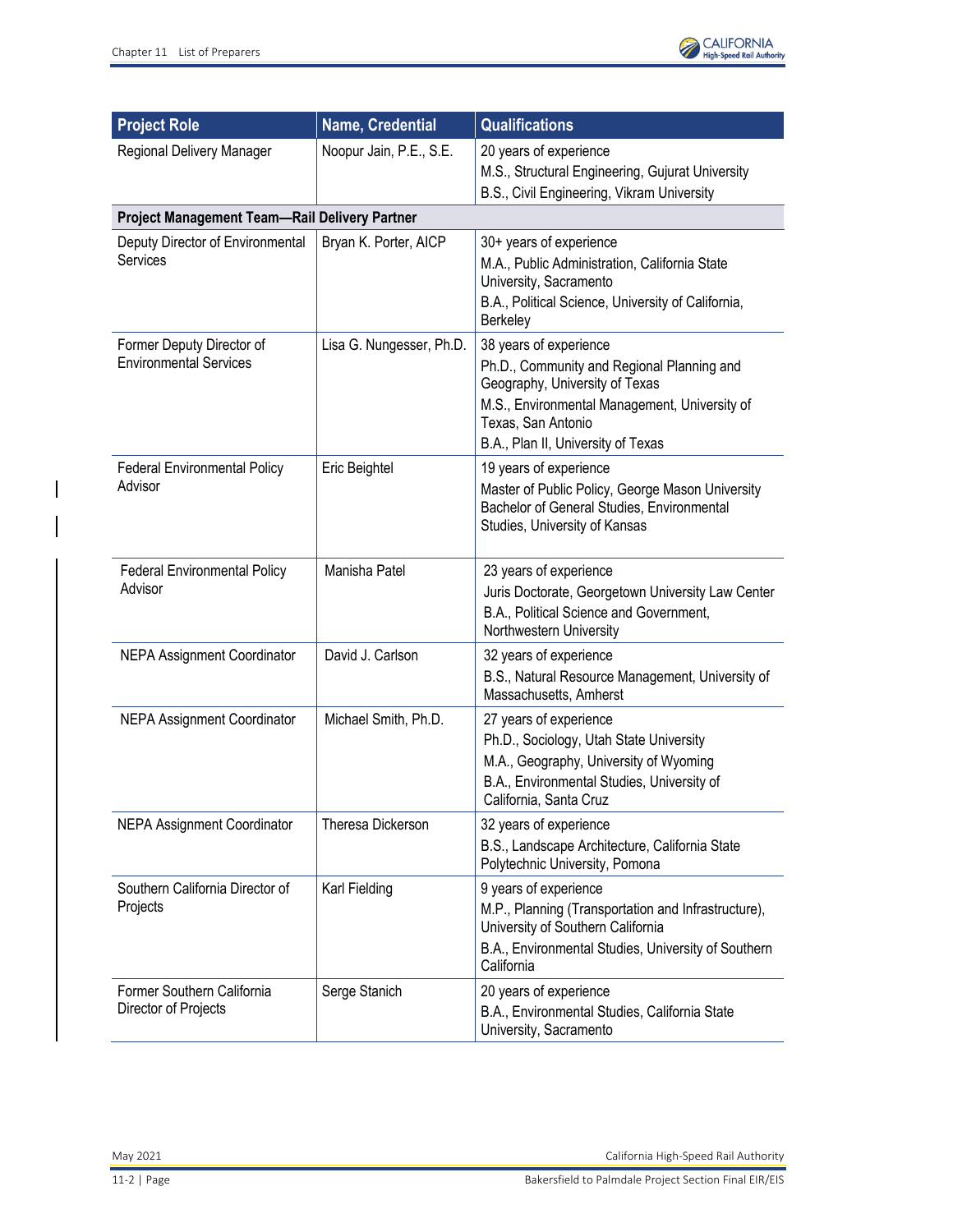

| <b>Project Role</b>                                                                                        | Name, Credential                      | <b>Qualifications</b>                                                                                                                                                                                                         |
|------------------------------------------------------------------------------------------------------------|---------------------------------------|-------------------------------------------------------------------------------------------------------------------------------------------------------------------------------------------------------------------------------|
| Former Southern California<br>Director of Projects                                                         | Cecily Way, P.E., AICP                | 12 years of experience<br>M.S., Civil Engineering, University of California,<br>Berkeley<br>M.C.P., City Planning, University of California,<br>Berkeley<br>B.S., Civil Engineering, Massachusetts Institute of<br>Technology |
| Regional Engineer/Project<br>Manager                                                                       | Rick Simon, P.E.                      | 38 years of experience<br>B.S., Civil Engineering, Michigan State University                                                                                                                                                  |
| Former Project Manager                                                                                     | Juan Carlos Velasquez,<br>P.E.        | 26 years of experience<br>B.S., Civil Engineering, California State Polytechnic<br>University, Pomona                                                                                                                         |
| Southern California<br><b>Environmental Manager</b>                                                        | Stephanie Roberts, AICP               | 18 years of experience<br>M.S., Urban Studies, Cleveland State University<br>B.A., Geography, Bowling Green State University                                                                                                  |
| Former Southern Region<br><b>Environmental Manager</b>                                                     | Liz Telford                           | 26 years of experience<br>M.U.R.P, Urban and Regional Planning, University<br>of Colorado, Denver<br>M.S.W., Social Work, University of Denver<br>B.S., Sociology, Arizona State University                                   |
| <b>Bakersfield to Palmdale</b><br><b>Environmental Manager</b>                                             | Sean Calvin, AICP, LEED<br>AP-ND      | 6 years of experience<br>M.U.R.P., Urban and Regional Planning, University<br>of California, Los Angeles<br>B.A., Environmental Studies, University of<br>California, Santa Barbara                                           |
| Former Bakersfield to Palmdale<br>Senior Environmental Manager                                             | Kavita Mehta, AICP,<br><b>LEED AP</b> | 21 years of experience<br>Master of Planning, University of Southern California<br>M.Tech., CEPT University<br>B.Tech., CEPT University                                                                                       |
| <b>Finishing Team Manager</b>                                                                              | Jeff Crisafulli                       | 25 years of experience<br>B.A., English, Virginia Polytechnic Institute and<br><b>State University</b>                                                                                                                        |
| <b>Technical Reviewer, Aesthetics</b><br>and Visual Quality                                                | Larissa King Rawlins,<br><b>AICP</b>  | 19 years of experience<br>B.A., Environmental Planning, Western Washington<br>University                                                                                                                                      |
| <b>Technical Reviewer, Air Quality</b><br>and Global Climate Change;<br><b>Public Utilities and Energy</b> | Alice Lovegrove                       | 31 years of experience<br>M.S., Environment and Waste Management, Stony<br><b>Brook University</b><br>B.S., Engineering Science/Environmental,<br>Biomedical, Stony Brook University                                          |
| <b>Technical Reviewer, Air Quality</b><br>and Global Climate Change;<br><b>Public Utilities and Energy</b> | <b>Edward Tadross</b>                 | 19 years of experience<br>B.A., Environmental Studies, Tulane University<br>B.A., Earth Sciences, Tulane University                                                                                                           |
| <b>Technical Reviewer, Biological</b><br>Resources                                                         | Steven Lane                           | 23 years of experience<br>M.S., Botany, Miami University<br>B.A., Biology, McDaniel College                                                                                                                                   |

Bakersfield to Palmdale Project Section Final EIR/EIS Page 11-3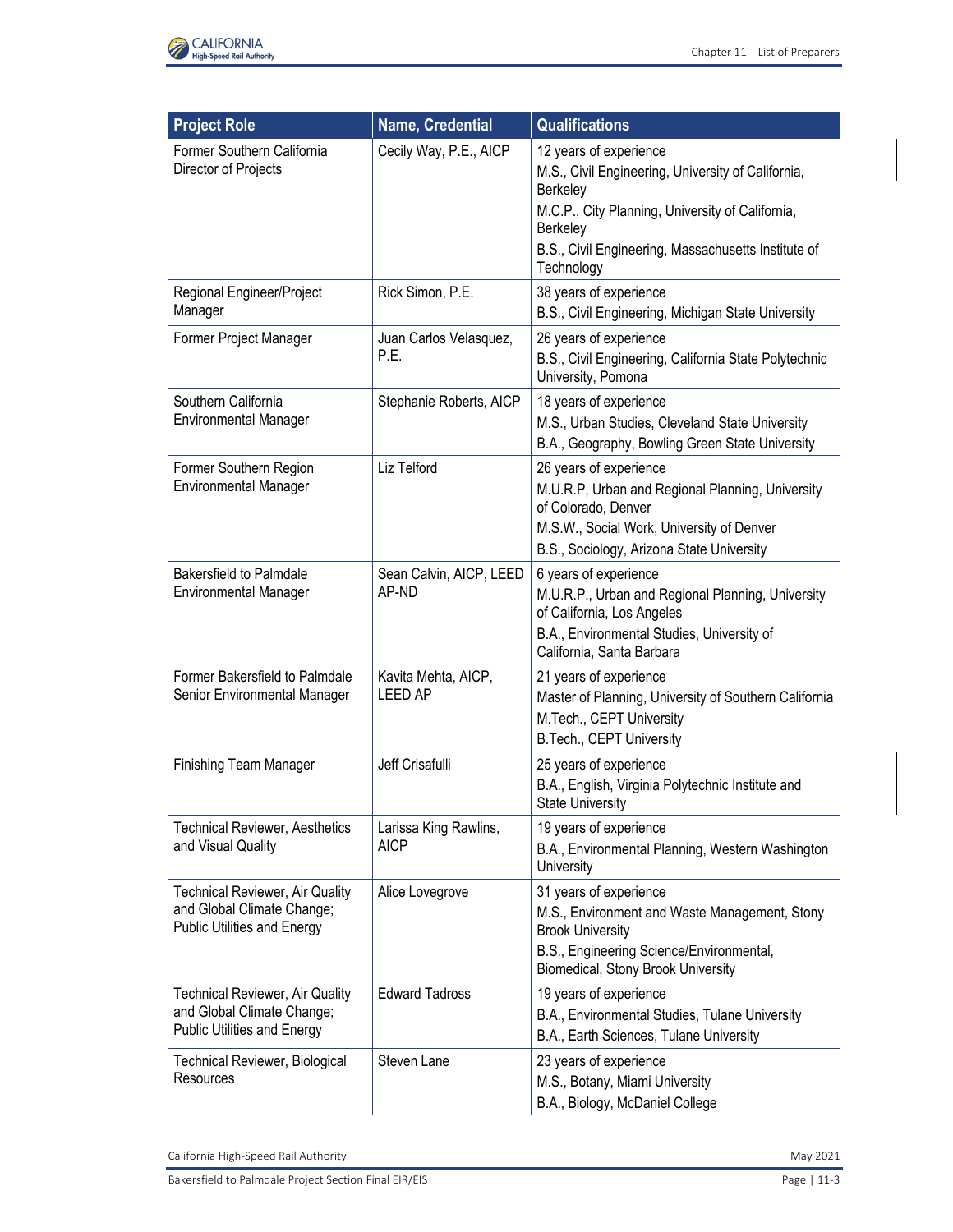

| <b>Project Role</b>                                                                                    | Name, Credential                   | <b>Qualifications</b>                                                                                                                                                                                    |
|--------------------------------------------------------------------------------------------------------|------------------------------------|----------------------------------------------------------------------------------------------------------------------------------------------------------------------------------------------------------|
| <b>Technical Reviewer, Built</b><br>Environment                                                        | Monte Kim, Ph.D.                   | 16 years of experience<br>Ph.D., History, University of California, Santa<br>Barbara<br>M.A., History, California State University<br>Sacramento<br>B.A., History, University of California, Santa Cruz  |
| <b>Technical Reviewer, Community</b><br>Impact Assessment;<br>Environmental Justice;<br>Socioeconomics | Stephanie Sprague,<br>AICP, ENV SP | 16 years of experience<br>M.S., Natural Resource Policy, University of<br>Michigan<br>B.S., Environmental Microbiology, Michigan State<br>University                                                     |
| <b>Former Cultural Resources</b><br>Manager                                                            | Meg Scantlebury                    | 18 years of experience<br>M.A., Historic Preservation, Goucher College<br>B.S., Environmental Design, University of California,<br>Davis                                                                 |
| Technical Reviewer, Cumulative<br>Impacts                                                              | John Page, CEP, AICP               | 43 years of experience<br>M.U.P., Urban Planning, University of Illinois at<br>Urbana-Champaign<br>B.S., Urban Planning, Iowa State University                                                           |
| Technical Reviewer,<br>Electromagnetic Fields and<br>Electromagnetic Interference                      | <b>Andy Pattantyus</b>             | 13 years of experience<br>M.B.A., Business Administration, Case Western<br>Reserve University<br>M.S., Mechanical Engineering, Virginia Tech<br>B.S., Mechanical Engineering, Virginia Tech              |
| Technical Reviewer, Geology,<br>Soils, and Seismicity                                                  | Julia Bosma                        | 26 years of experience<br>M.S., Geological Sciences, Mackay School of Mines<br>M.S., Environmental Policy and Management,<br>University of Denver<br>B.S., Geological Sciences, University of Washington |
| Technical Reviewer, Hazardous<br><b>Materials and Wastes</b>                                           | Adam Heft, C.P.G.                  | 25 years of experience<br>M.S., Geology, Michigan State University<br>B.S., Geology and Earth Science, Central Michigan<br>University                                                                    |
| <b>Technical Reviewer, Hazardous</b><br>Materials and Wastes                                           | David Van Goethem, P.E.            | 26 years of experience<br>M.B.A., Business Administration, Walsh College<br>B.S., Civil and Environmental Engineering, Michigan<br><b>State University</b>                                               |
| <b>Technical Reviewer, Hydrology</b><br>and Water Resources                                            | Veronica Seyde                     | 20 years of experience<br>M.S., Environmental Studies, California State<br>University, Fullerton<br>B.A., Biology, University of San Diego                                                               |
| Technical Reviewer, Hydrology<br>and Water Resources; Public<br>Utilities and Energy                   | Ashley Orsaba-Finders              | 15 years of experience<br>M.A., Business Administration, Drexel University<br>B.S., Civil Engineering, California State University,<br>Sacramento                                                        |

May 2021 California High-Speed Rail Authority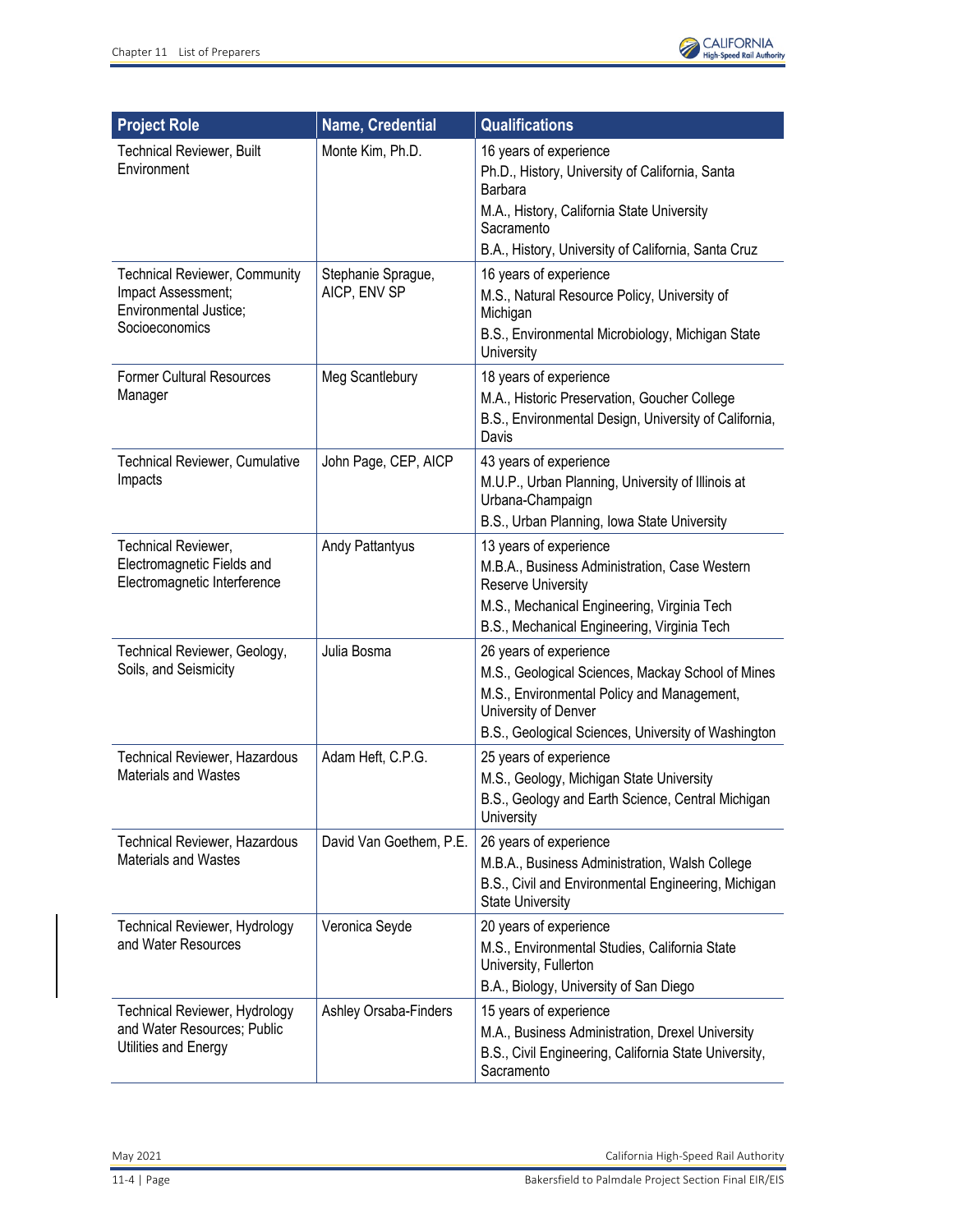

| <b>Project Role</b>                                                                                                                     | Name, Credential     | Qualifications                                                                                                                                                                                              |
|-----------------------------------------------------------------------------------------------------------------------------------------|----------------------|-------------------------------------------------------------------------------------------------------------------------------------------------------------------------------------------------------------|
| Technical Reviewer, Noise and<br>Vibration                                                                                              | Kevin Keller, AICP   | 28 years of experience<br>B.A., Geography, California State University,<br>Fullerton                                                                                                                        |
| Technical Reviewer, Parks,<br>Recreation, and Open Space                                                                                | Steven Ott, L.L.A.   | 39 years of experience<br>M.S., Resource Development (Environmental Policy<br>and Law), Michigan State University<br>B.S., Landscape Architecture, Michigan State<br>University                             |
| Senior Biologist/Permitting<br>Specialist                                                                                               | Ralph Huddleston     | 44 years of experience<br>M.S., Biology, Eastern Kentucky University<br>B.S., Biology, University of Louisville                                                                                             |
| <b>Former Permitting Specialist</b>                                                                                                     | Amy Glad, J.D.       | 37 years of experience<br>J.D. with Distinction, McGeorge School of Law<br>M.C.P., City Planning, University of California,<br><b>Berkeley</b><br>B.A., Individually Designed Major, Stanford<br>University |
| Technical Reviewer, Public<br>Utilities and Energy                                                                                      | Lawrence Spurgeon    | 22 years of experience<br>M.S.E., Environmental Engineering, University of<br>Washington<br>B.S., Industrial Engineering and Operations<br>Research, University of California, Berkeley                     |
| <b>Technical Reviewer, Regional</b><br>Growth; Land Use and Station<br>Planning; Section 4(f)/6(f)<br>Resources                         | Jennifer Rabby, AICP | 15 years of experience<br>M.C.R.P., City and Regional Planning, University of<br>Oregon<br>B.A., Biology and Environmental Studies, Lewis and<br>Clark College                                              |
| Technical Reviewer, Safety and<br>Security                                                                                              | Lurae Stuart         | 25+ years of experience<br>B.S., Psychology/Sociology, George Fox University                                                                                                                                |
| <b>Technical Reviewer, Community</b><br>Impact Assessment, Draft<br>Relocation Impact Report,<br>Socioeconomics, and Regional<br>Growth | Betsy Minden         | 30+ years of experience<br>M.U.P., Urban Planning, University of Washington<br>B.A., Biology, Smith College                                                                                                 |
| Senior Environmental Planner,<br><b>Cultural Resources</b>                                                                              | Sarah Allred         | 24 years of experience<br>B.A., Anthropology, California State University,<br>Sacramento                                                                                                                    |
| <b>Former Senior Permitting</b><br>Specialist                                                                                           | William Goggin       | 25 years of experience<br>B.S., Wildlife, Humboldt State University                                                                                                                                         |
| Senior Planner, Stations                                                                                                                | Karl Fielding, AICP  | 9 years of experience<br>M.P., Planning (Transportation and Infrastructure),<br>University of Southern California<br>B.A., Environmental Studies, University of Southern<br>California                      |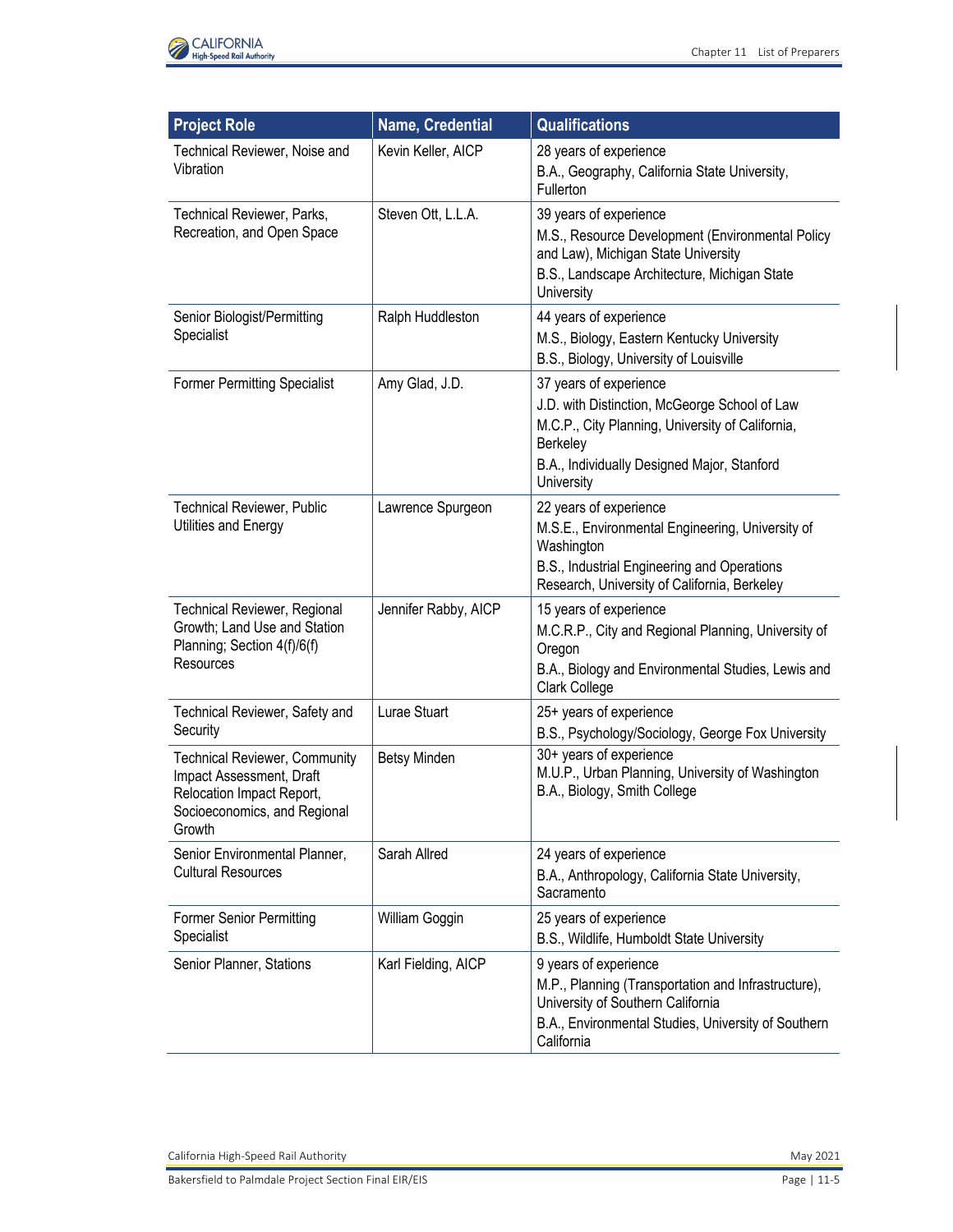

| <b>Project Role</b>                                                                                                                                          | <b>Name, Credential</b>                | <b>Qualifications</b>                                                                                                                                                                                                                                     |
|--------------------------------------------------------------------------------------------------------------------------------------------------------------|----------------------------------------|-----------------------------------------------------------------------------------------------------------------------------------------------------------------------------------------------------------------------------------------------------------|
| Southern California Cultural<br>Resources Lead                                                                                                               | Jeff Carr                              | 18 years of experience<br>M.S., Architectural Studies, Iowa State University<br>M.A., Anthropology, Iowa State University<br>B.A., Anthropology, Iowa State University                                                                                    |
| Technical Reviewer,<br>Transportation                                                                                                                        | Don Hubbard, T.E., AICP                | 38 years of experience<br>M.C.P., City Planning, Harvard University<br>B.S., Engineering Science, Northwestern University                                                                                                                                 |
| <b>Technical Reviewer</b>                                                                                                                                    | Kelley Kelso                           | 19 years of experience<br>M.S., Geology, University of California, Davis<br>B.S., Geology, University of California, Los Angeles                                                                                                                          |
| <b>Technical Reviewer</b>                                                                                                                                    | Sydney B. Coatsworth,<br><b>AICP</b>   | 34 years of experience<br>M.A., Geography, University of California, Los<br>Angeles<br>B.A., Earth Science, California State University,<br>Northridge                                                                                                    |
| <b>Tunnels and Geotechnical</b><br>Engineer                                                                                                                  | Raghu Bhargava, CP Eng                 | 23 years of experience<br>M. Eng., Indian Institute of Technology<br>B. Eng., Indian Institute of Technology                                                                                                                                              |
| <b>Regional Consultant Environmental Team</b>                                                                                                                |                                        |                                                                                                                                                                                                                                                           |
| <b>Environmental Manager</b>                                                                                                                                 | Grant Wilson, AICP, LSA                | 28 years of experience<br>M.R.C.P., Regional and City Planning, University of<br>Oklahoma, Norman<br>B.A., Communication, University of Oklahoma,<br>Norman                                                                                               |
| Assistant Environmental Manager                                                                                                                              | Glenn C. DeBerg, Jr.,<br>LSA           | 12 years of experience<br>B.A., Geography, California State University, Long<br>Beach                                                                                                                                                                     |
| QA/QC Environmental Manager                                                                                                                                  | Rob McCann, LSA                        | 37 years of experience<br>B.A., Geography, California State University,<br>Fullerton                                                                                                                                                                      |
| Senior Environmental Planner,<br>Aesthetics and Visual Quality<br>Section and Technical Report                                                               | Jonathan Berlin, Rincon<br>Consultants | 7 years of experience<br>M.E.S.M., University of California, Santa Barbara<br>B.A., Journalism, University of Maryland, College<br>Park                                                                                                                   |
| Senior Scientist, Aesthetics and<br>Visual Quality Section and<br>Technical Report; Air Quality and<br>Global Climate Change Section<br>and Technical Report | Matthew Long, Rincon<br>Consultants    | 11 years of experience<br>M.E.Sc., Yale School of Forestry and Environmental<br><b>Studies</b><br>M.P.P., University of California, Los Angeles, Luskin<br>School of Public Policy<br>B.A., Comparative Literature, University of<br>California, Berkeley |
| Air Quality and Global Climate<br><b>Change Technical Report Task</b><br>Manager                                                                             | Amy Fischer, LSA                       | 18 years of experience<br>B.S., Environmental Policy Analysis, with Minor in<br>Geography, University of Nevada, Reno                                                                                                                                     |

 $\begin{array}{c} \hline \end{array}$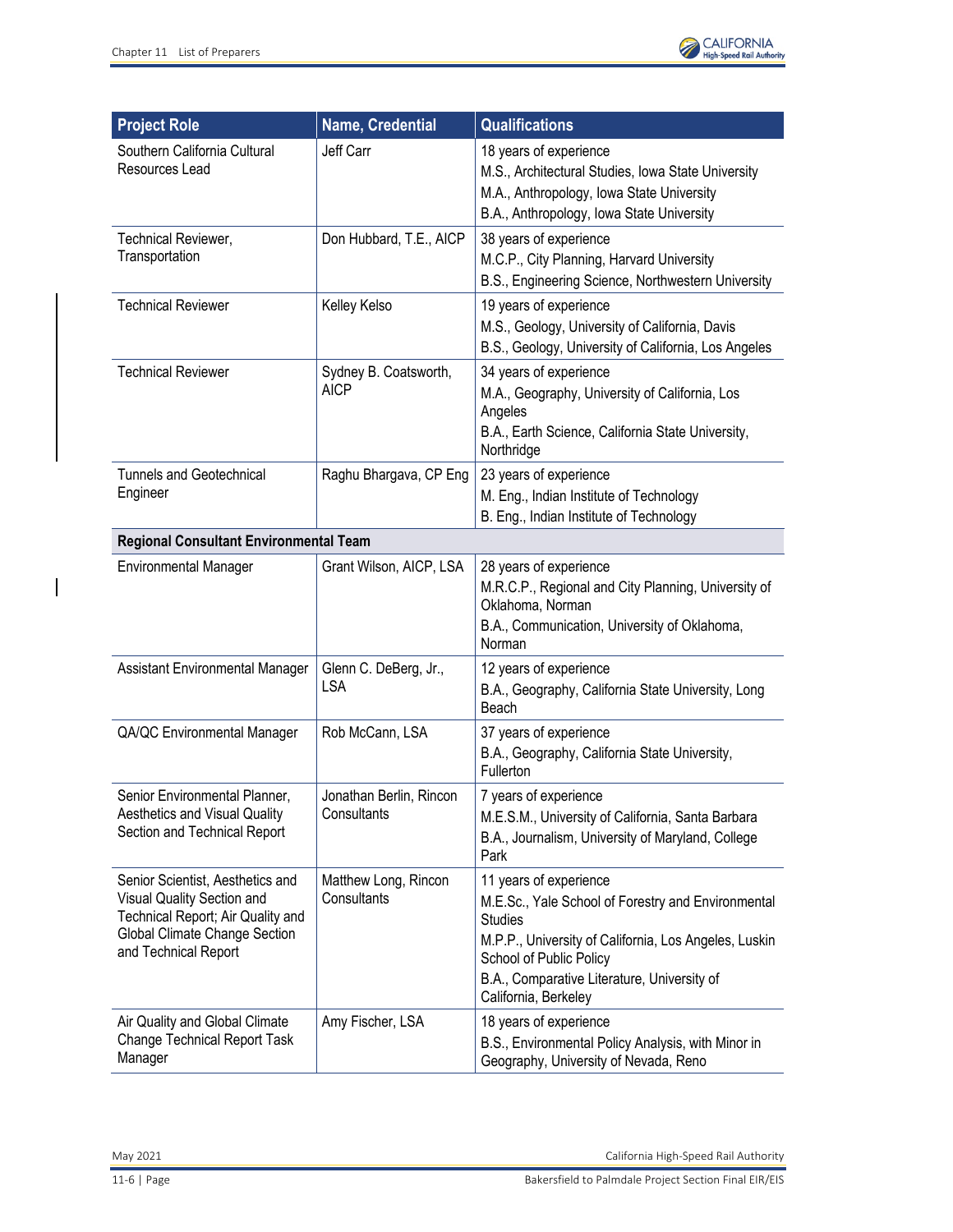

| <b>Project Role</b>                                                                                | Name, Credential                                 | <b>Qualifications</b>                                                                                                                                                            |
|----------------------------------------------------------------------------------------------------|--------------------------------------------------|----------------------------------------------------------------------------------------------------------------------------------------------------------------------------------|
| Principal Scientist, Aquatic<br><b>Resources Technical Report</b>                                  | Colby J. Boggs, Rincon<br>Consultants            | 22 years of experience<br>M.S., Botany, California State University, Chico<br>B.S., Ecology and Evolution, University of California,<br>Santa Barbara                            |
| Former Senior Biologist, Aquatic<br><b>Resources Technical Report</b>                              | Meg Perry, Rincon<br>Consultants                 | 13 years of experience<br>B.S., Soil Science, California Polytechnic State<br>University, San Luis Obispo                                                                        |
| Senior Biologist, Aquatic<br><b>Resources Technical Report</b>                                     | Karen Holmes, Rincon<br>Consultants              | 12 years of experience<br>B.A., Environmental Studies, University of<br>California, Los Angeles                                                                                  |
| Senior Biologist, Aquatic<br>Resources Technical Report and<br><b>Biological Resources Section</b> | Jennifer M. Turner,<br><b>Rincon Consultants</b> | 22 years of experience<br>M.S., Natural Resources: Wildlife, Humboldt State<br>University<br>B.S., Biology, Baldwin-Wallace College                                              |
| <b>Environmental Planner</b>                                                                       | Chris Graham, LSA                                | 10 years of experience<br>B.S., Environmental Science and Resource<br>Management, California State University, Channel<br>Islands                                                |
| <b>Environmental Planner</b>                                                                       | Kat Hughes, Ph.D., LSA                           | 3 years of experience<br>Ph.D., Film and Television Studies, University of<br>Glasgow<br>M.A., Cinema Studies, San Francisco State                                               |
|                                                                                                    |                                                  | University<br>B.A., Anthropology/Women's Studies, University of<br>California, Santa Cruz                                                                                        |
| <b>Environmental Planner</b>                                                                       | Trevor Wimmer, LSA                               | 3 years of experience<br>B.A., Geography/Natural Resources &<br>Environmental Policy, San Diego State University<br>A.A., Geography, Mira Costa College                          |
| Associate/Senior Environmental<br>Planner                                                          | Allison Morrow, LSA                              | 12 years of experience<br>M.B.A., California State University, Long Beach<br>B.A., Environmental Analysis and Design, University<br>of California, Irvine                        |
| <b>Assistant Environmental Planner</b>                                                             | Elise Miller, LSA                                | 2 years of experience<br>B.A., International Law and Legal Studies,<br>University of California, Berkeley                                                                        |
| Former Assistant Environmental<br>Planner, Agricultural Farmland<br>and Forest Land Section        | Alexandria Fiorini, LSA                          | 2 years of experience<br>M.S., Urban Planning, Columbia University<br>B.A., Public Policy, Mills College<br>B.A., Environmental Studies, Mills College                           |
| <b>Former Assistant Environmental</b><br>Planner, Agricultural Farmland<br>and Forest Land Section | Charity Girard-Sanders,<br><b>LSA</b>            | 5 years of experience<br>M.A., Urban Planning, City University of New York,<br>Hunter College<br>B.A., Psychology, Minor in Chemistry, Gallaudet<br>University, Washington, D.C. |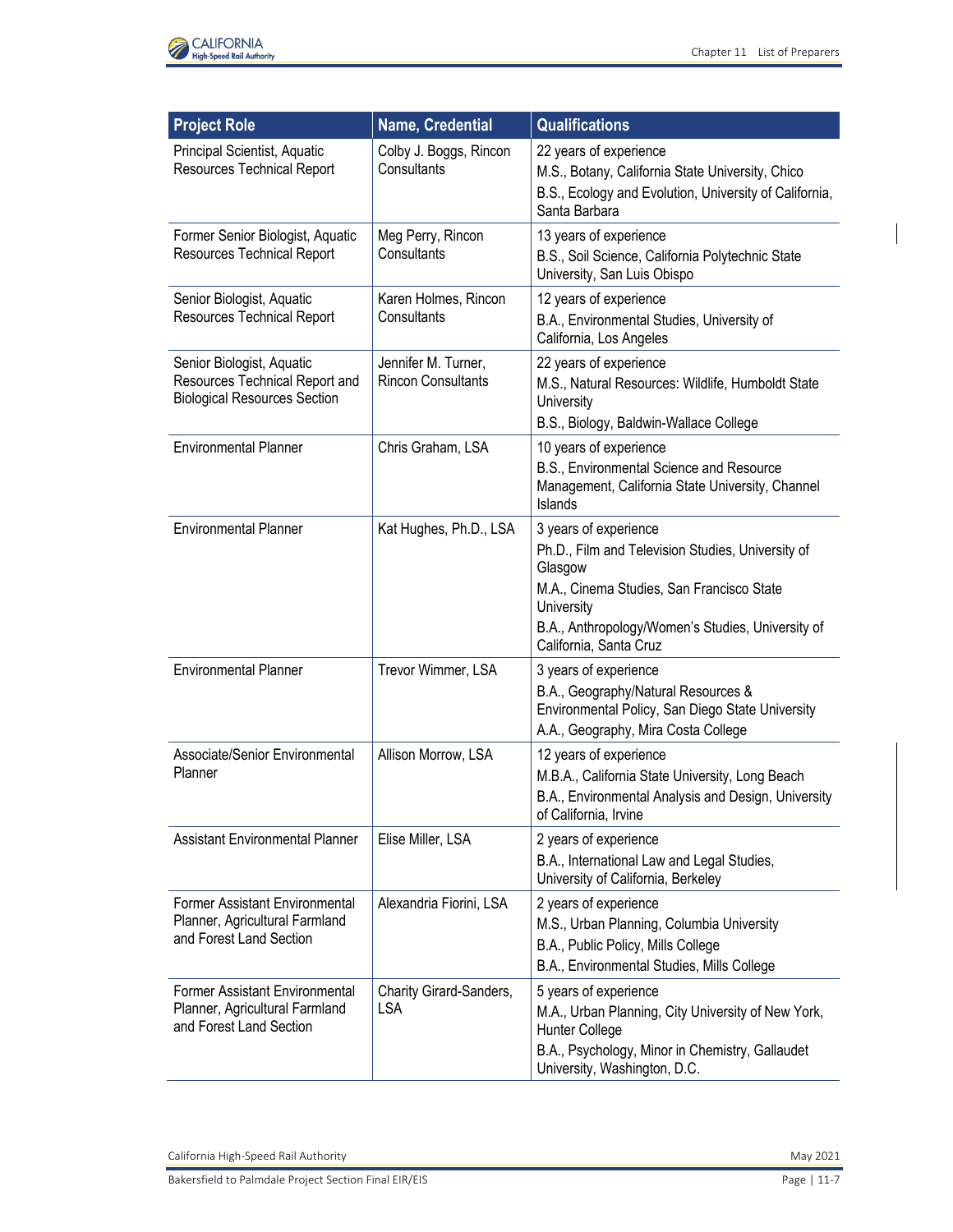

| <b>Project Role</b>                                                                               | Name, Credential                   | <b>Qualifications</b>                                                                                                                                                                                                                                                                 |
|---------------------------------------------------------------------------------------------------|------------------------------------|---------------------------------------------------------------------------------------------------------------------------------------------------------------------------------------------------------------------------------------------------------------------------------------|
| Assistant Environmental Planner,<br><b>Cultural Resources Section</b>                             | Andrea Bean, LSA                   | 8 years of experience<br>M.A., Anthropology (Archaeology Emphasis),<br>California State University, Long Beach<br>B.A., Anthropology, summa cum laude, University of<br>California, Santa Barbara                                                                                     |
| <b>Former Assistant Environmental</b><br>Planner, Geology, Soils,<br><b>Seismicity Section</b>    | Sarah Halterman, LSA               | 2 years of experience<br>M.A., Geography (Concentration in Soils and<br>Biogeochemistry), University of California, Los<br>Angeles<br>B.S., Environmental Science and Policy<br>(Concentration in Global Environmental Change),<br>University of Maryland, College Park               |
| Assistant Environmental Planner,<br>References                                                    | Robert Kratzke, LSA                | 32 years of experience<br>B.S., Environmental Engineering, Syracuse<br>University                                                                                                                                                                                                     |
| Former Environmental Planner,<br><b>Public Utilities and Energy</b><br>Section                    | Autumn Galambos, LSA               | 5 years of experience<br>M.A., City Planning, San Diego State University<br>B.A., Social Science (Emphasis in Environmental<br>Studies), San Diego State University                                                                                                                   |
| Principal/Senior Biologist,<br><b>Biological Resources Section and</b><br><b>Technical Report</b> | Jodi Ross-Borrego, LSA             | 16 years of experience<br>B.S., Environmental Biology, Humboldt State<br>University                                                                                                                                                                                                   |
| Former Principal/Senior<br>Environmental Planner,<br><b>Transportation Section</b>                | Lisa Williams, REHS,<br><b>LSA</b> | 19 years of experience<br>M.S., Environmental Studies, California State<br>University, Fullerton<br>Certificate in Environmental Site Assessment and<br>Remediation, University of California, Irvine,<br>Extension<br>B.S., Biological Sciences, University of California,<br>Irvine |
| Associate/Environmental Planner                                                                   | Amanda Durgen, LSA                 | 14 years of experience<br>B.S., Biological Sciences, University of California,<br>Santa Barbara                                                                                                                                                                                       |
| Associate/Environmental Planner,<br>Chapter 8 Task Lead                                           | Edward Heming, LSA                 | 14 years of experience<br>M.S., Environmental Studies, California State<br>University, Fullerton<br>B.A., Economics and Accounting, University of<br>California, Santa Barbara                                                                                                        |
| Associate/Senior GIS Specialist                                                                   | Justin Roos, LSA                   | 12 years of experience<br>B.S., Geography, California Polytechnic State<br>University, Pomona                                                                                                                                                                                         |
| Consultant                                                                                        | Alana DeLoach, VACC,<br>Inc.       | 12 years of experience<br>M.S., Architectural Acoustics, Rensselaer<br>Polytechnic Institute<br>B.S., Applied Mathematics, University of Arizona                                                                                                                                      |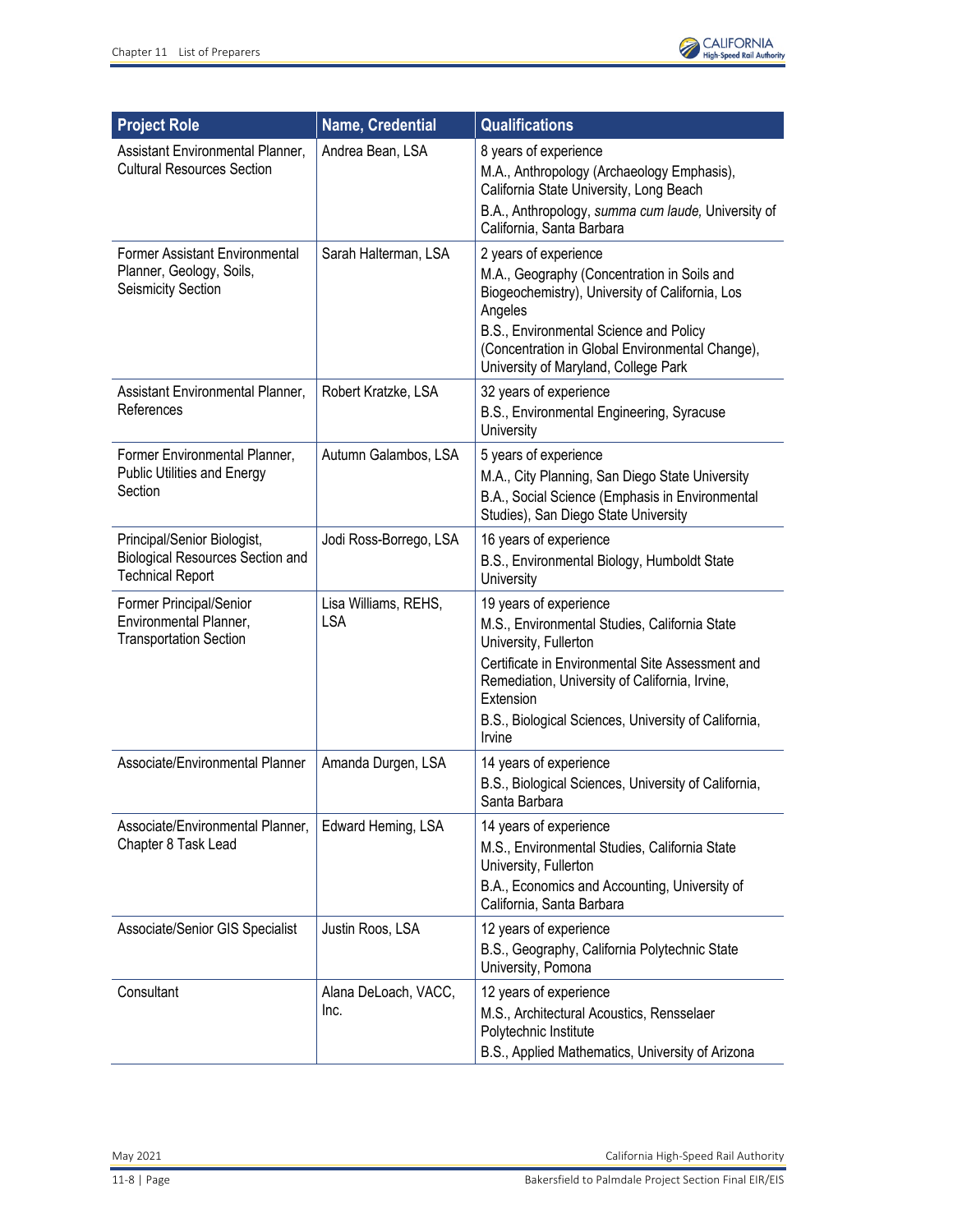

| <b>Project Role</b>                                                                               | Name, Credential                                         | <b>Qualifications</b>                                                                                                                                                                                                   |
|---------------------------------------------------------------------------------------------------|----------------------------------------------------------|-------------------------------------------------------------------------------------------------------------------------------------------------------------------------------------------------------------------------|
| Consultant                                                                                        | Matt Sneddon, VACC,<br>Inc.                              | 36 years of experience<br>B.S., Physics, University of California, Santa<br>Barbara                                                                                                                                     |
| <b>Cultural Resources Built</b><br><b>Environment Technical Report</b>                            | Rebecca Meta Bunse,<br>JRP Historical Consulting,<br>LLC | 21 years of experience<br>M.A., History/Public History, California State<br>University, Sacramento<br>B.A., Women's Studies and Italian Language,<br>University of California, Davis                                    |
| <b>Cultural Resources Built</b><br><b>Environment Technical Report</b>                            | Heather Norby, JRP<br><b>Historical Consulting, LLC</b>  | 10 years of experience<br>M.A., History, University of California, Berkeley<br>B.A., History, University of California, Davis                                                                                           |
| <b>Environmental Planner</b>                                                                      | Cara Carlucci, LSA                                       | 3 years of experience<br>B.S., City and Regional Planning, with Minor in Real<br>Property Development, California Polytechnic State<br>University, San Luis Obispo                                                      |
| <b>Environmental Planner</b>                                                                      | Janet Danker, LSA                                        | 6 years of experience<br>M.A., Urban and Regional Planning, University of<br>California, Irvine<br>B.A., Urban Studies, University of California, Irvine                                                                |
| Former Environmental Planner                                                                      | Carmen Lo, LSA                                           | 14 years of experience<br>B.A., Environmental Analysis and Design, with<br>Minor in Regional and Urban Planning, University of<br>California, Irvine                                                                    |
| Former Environmental Planner,<br>Hydrology and Water Resources                                    | Bridget Lillis, LSA                                      | A.A., Urban Design, Pasadena City College<br>5 years of experience<br>B.S., with Honors, Environmental Management and<br>Protection, California Polytechnic State University,<br>San Luis Obispo                        |
| Senior Environmental Planner,<br>Safety and Security Section                                      | Susan Ahn, LSA                                           | 12 years of experience<br>M.A., Geography, California State University,<br>Fullerton<br>B.A., Geography, California State University,<br>Fullerton                                                                      |
| Former Environmental Planner,<br>Section 4(f) and Section 6(f)<br><b>Evaluations Task Manager</b> | Maryanne Cronin, LSA                                     | 4 years of experience<br>M.U.R.P., Urban and Regional Planning, California<br>Polytechnic State University, Pomona<br>B.A., History, Saint Mary's College of California                                                 |
| Assistant Environmental Planner,<br>Community and Relocation<br>Impacts                           | Shelby Cramton, LSA                                      | 2 years of experience<br>M.A., Urban Planning, California State University,<br>Northridge<br>B.A., Urban Studies and Planning, with Minor in<br>Sociology, University of California, San Diego                          |
| Former Environmental Planning<br>Intern, Hydrology and Water<br>Resources                         | Austin Hanrath, LSA                                      | 2 years of experience<br>B.S., Environmental Management and Protection,<br>Hydrology and Watershed Management, with dual<br>Minor in Water Science and GIS, California<br>Polytechnic State University, San Luis Obispo |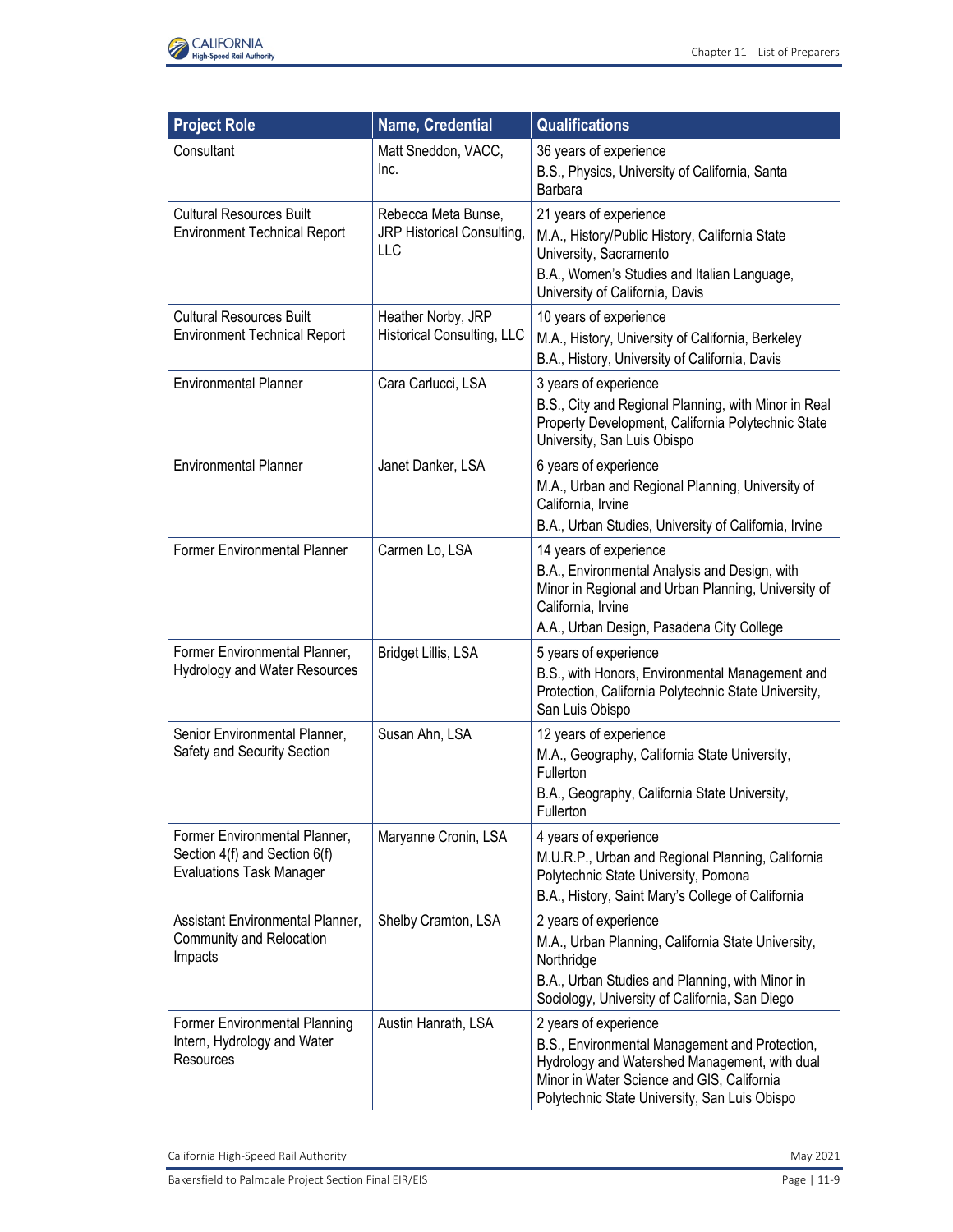

| <b>Project Role</b>                                                                                                                                    | <b>Name, Credential</b>                               | <b>Qualifications</b>                                                                                                                                                                                          |
|--------------------------------------------------------------------------------------------------------------------------------------------------------|-------------------------------------------------------|----------------------------------------------------------------------------------------------------------------------------------------------------------------------------------------------------------------|
| <b>GIS Task Manager</b>                                                                                                                                | Zac Henderson, LSA                                    | 21 years of experience<br>B.A., Environmental Studies/Geography, University<br>of California, Los Angeles                                                                                                      |
| Senior Scientist, Hazardous<br>Materials and Wastes Section<br>and Technical Report Task<br>Manager                                                    | Julie Welch Marshall,<br><b>Rincon Consultants</b>    | 22 years of experience<br>B.S., Environmental Engineering, Rensselaer<br>Polytechnic Institute                                                                                                                 |
| Senior Environmental Planner,<br><b>Hazardous Materials and Wastes</b><br>Section                                                                      | Sarah W. La Belle, AICP,<br><b>Rincon Consultants</b> | 25 years of experience<br>M.A., Applied Geography, Transportation Studies,<br>University of North Carolina, Charlotte<br>B.A., Social Science, emphasis in Geography,<br>California State University, East Bay |
| Senior Environmental Planner,<br><b>Hazardous Materials and Wastes</b><br>Section                                                                      | Aubrey Mescher, Rincon<br>Consultants                 | 11 years of experience<br>M.E.S.M., University of California, Santa Barbara<br>B.A., Environmental Studies and Film Theory,<br><b>Emory University</b>                                                         |
| <b>Environmental Scientist,</b><br><b>Hazardous Materials and Wastes</b><br><b>Technical Report</b>                                                    | Devin DiNapoli, Rincon<br>Consultants                 | 6 years of experience<br>B.A., Earth Sciences, University of Southern<br>California                                                                                                                            |
| <b>Environmental Scientist,</b><br><b>Hazardous Materials and Wastes</b><br><b>Technical Report</b>                                                    | Meghan Hearne, Rincon<br>Consultants                  | 14 years of experience<br>M.S., Marine Geology and Geophysics, University of<br>North Carolina                                                                                                                 |
| Senior Environmental Scientist,<br><b>Hazardous Materials and Wastes</b><br><b>Technical Report</b>                                                    | Lauren Kodama<br>Roenicke, Rincon<br>Consultants      | 7 years of experience<br>B.S., Environmental Studies, University of<br>California, Santa Barbara                                                                                                               |
| <b>Environmental Scientist,</b><br><b>Hazardous Materials and Wastes</b><br><b>Technical Report</b>                                                    | Savanna Vrevich, Rincon<br>Consultants                | 5 years of experience<br>B.S., Environmental Studies, University of<br>California, Santa Barbara                                                                                                               |
| <b>Hydrology and Water Resources</b><br><b>Task Manager</b>                                                                                            | Nicole West, CPSWQ,<br>QSD/QSP, Rincon<br>Consultants | 18 years of experience<br>M.S., Civil and Environmental Engineering,<br>University of California, Berkeley<br>B.S., with Honors, Evolution and Ecology, University<br>of California, Davis                     |
| Senior Environmental Planner,<br>Other CEQA/NEPA<br><b>Considerations Section; Project</b><br>Costs and Operations Section;<br>Regional Growth Section | Sara Tistaert, AICP,<br><b>Rincon Consultants</b>     | 13 years of experience<br>B.S., History, California State University, Bakersfield                                                                                                                              |
| <b>Environmental Scientist,</b><br>Paleontological Resources<br>Section and Technical Report                                                           | Kyle Brudvik, Rincon<br>Consultants                   | 4 years of experience<br>M.A., Integrative Biology, University of California,<br>Berkeley<br>B.S., Geophysical Sciences, University of Chicago<br>B.A., Physical Anthropology, University of Chicago           |

May 2021 California High-Speed Rail Authority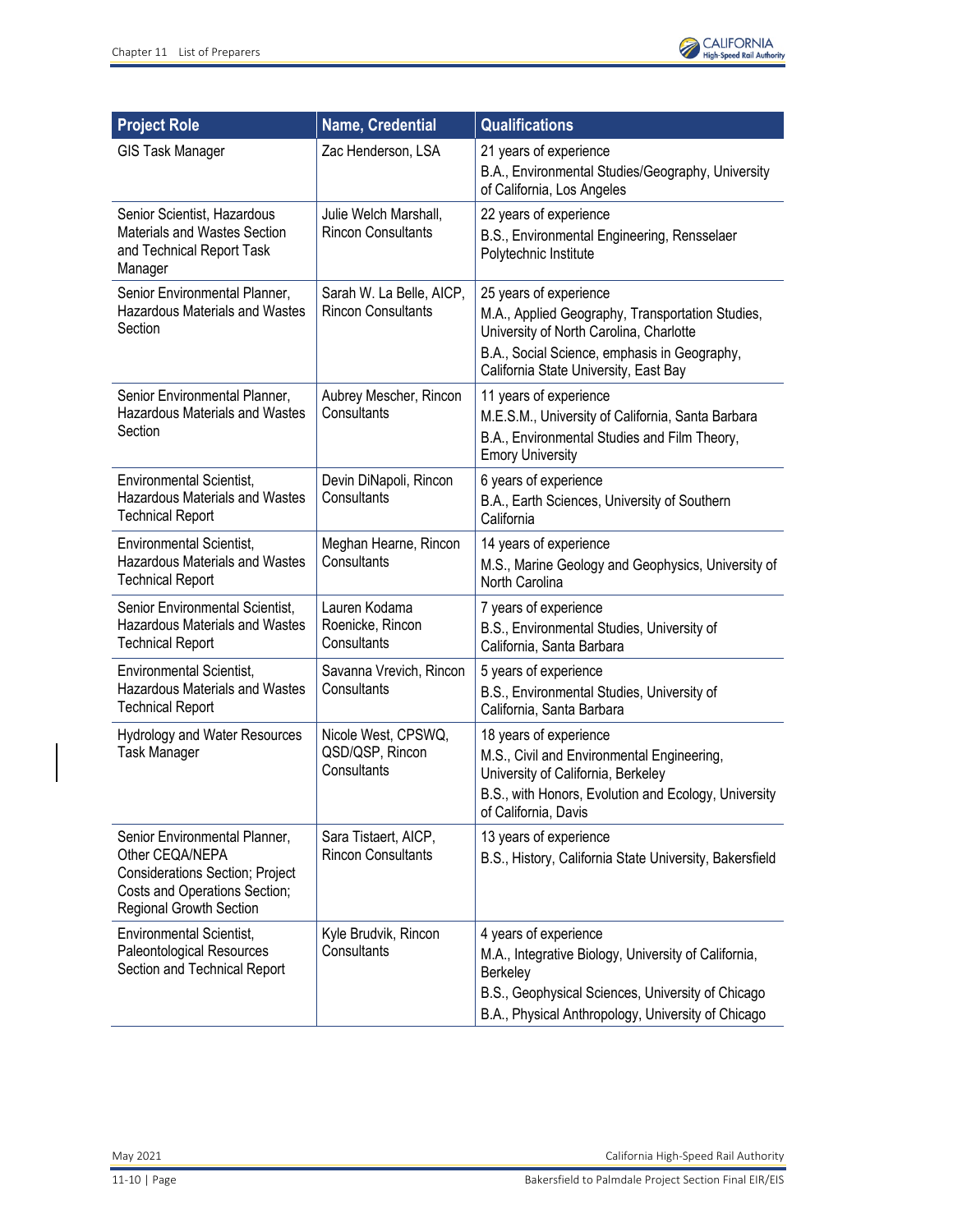

| <b>Project Role</b>                                                                                                                                                                           | Name, Credential                                                      | <b>Qualifications</b>                                                                                                                                                                                                        |
|-----------------------------------------------------------------------------------------------------------------------------------------------------------------------------------------------|-----------------------------------------------------------------------|------------------------------------------------------------------------------------------------------------------------------------------------------------------------------------------------------------------------------|
| Senior Biologist, Paleontological<br><b>Resources Section and Technical</b><br>Report Task Manager                                                                                            | David Daitch, Ph.D.,<br><b>Rincon Consultants</b>                     | 21 years of experience<br>Ph.D., Ecology and Evolutionary Biology, University<br>of Colorado, Boulder<br>M.S., Geology and Paleontology, University of<br>Colorado, Boulder<br>B.A., Biology, Evergreen State College        |
| Electromagnetic Interference and                                                                                                                                                              |                                                                       |                                                                                                                                                                                                                              |
| Electromagnetic Fields                                                                                                                                                                        | David Fugate, P.E.,<br>Ph.D., Electric Research<br>& Management, Inc. | 27 years of experience<br>Ph.D., Electrical Engineering, Carnegie Mellon<br>University                                                                                                                                       |
| Principal, Environmental<br>Planning, Agricultural Farmland<br>and Forest Land Section Task<br>Manager                                                                                        | Pam Reading, LSA                                                      | 26 years of experience<br>M.S., Hydrology and Watershed Management, Yale<br>University, School of Forestry and Environmental<br><b>Studies</b><br>B.A., magna cum laude, Environmental Studies/                              |
|                                                                                                                                                                                               |                                                                       | Political Science, University of Vermont                                                                                                                                                                                     |
| Principal/Biologist, Biological<br>Resources                                                                                                                                                  | Arthur Homrighausen,<br><b>LSA</b>                                    | 35 years of experience<br>M.S., Environmental Studies, California State<br>University, Fullerton<br>B.S., Biology, University of California, Irvine                                                                          |
| Principal/Cultural Resources                                                                                                                                                                  | Andrew Pulcheon, RPH,                                                 | 18 years of experience                                                                                                                                                                                                       |
| Manager, Cultural Resources                                                                                                                                                                   | AICP, LSA                                                             | M.A., Cultural Resources Management, Sonoma<br><b>State University</b><br>B.A., Anthropology, with Minor in Geography,<br><b>Humboldt State University</b>                                                                   |
| Principal, Aesthetics and Visual<br>Quality Section and Technical<br>Report and Paleontological<br><b>Resources Technical Report</b>                                                          | Duane Vander Pluym,<br>D. Env., Rincon<br>Consultants                 | 40 years of experience<br>Ph.D., Environmental Science and Engineering,<br>University of California, Los Angeles<br>M.A., Biology, University of California, Riverside<br>B.S., Biology, University of California, Riverside |
| Principal, Hazardous Materials<br>and Wastes Technical Report                                                                                                                                 | Walt Hamann, P.G.,<br>C.E.G., Rincon<br>Consultants                   | 32 years of experience<br>M.S., Geology, University of California, Los Angeles<br>B.A., Geology, University of California, Santa<br>Barbara                                                                                  |
| Principal, Public and Agency<br>Involvement Section and Other<br><b>CEQA/NEPA Considerations</b><br>Section                                                                                   | Joe Power, Rincon<br>Consultants                                      | 27 years of experience<br>M.A., Architecture and Urban Planning, University of<br>California, Los Angeles<br>B.A., Urban and Economic Geography, University of<br>Georgia                                                    |
| Principal, Summary, Hazardous<br>Materials and Wastes Section<br>and Technical Report, Regional<br>Growth Section, Cumulative<br>Impacts Section; and Project<br>Costs and Operations Section | Richard Daulton, Rincon<br>Consultants                                | 24 years of experience<br>M.U.R.P., Urban and Regional Planning, University<br>of California, Irvine<br>B.A., Economics, University of California, San Diego                                                                 |
| Principal, Environmental<br>Planning, Geology, Soils,<br>Seismicity Task Manager                                                                                                              | Lynn Calvert-Hayes,<br>AICP, LSA                                      | 32 years of experience<br>B.S., Geology, San Diego State University                                                                                                                                                          |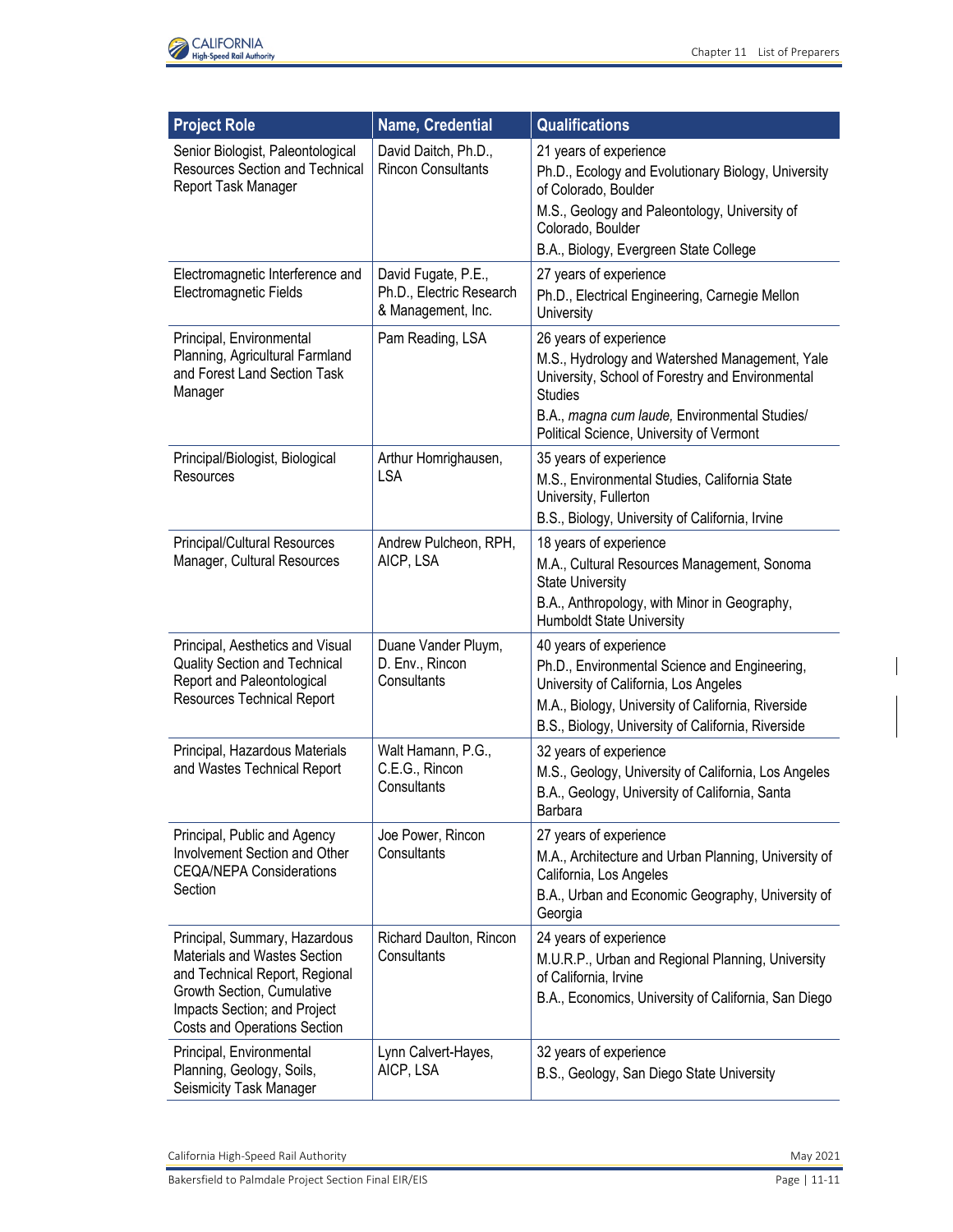$\overline{\phantom{a}}$ 

 $\overline{\phantom{a}}$ 



| <b>Project Role</b>                                                                                                                                                                                               | <b>Name, Credential</b>                | <b>Qualifications</b>                                                                                                                                                                              |
|-------------------------------------------------------------------------------------------------------------------------------------------------------------------------------------------------------------------|----------------------------------------|----------------------------------------------------------------------------------------------------------------------------------------------------------------------------------------------------|
| Former Senior Environmental<br>Planner, Regional Growth Section<br><b>Task Manager and Cumulative</b><br>Impacts Section                                                                                          | Bronwyn Green, Rincon<br>Consultants   | 14 years of experience<br>M.E.S.M., University of California, Santa Barbara<br>B.A., Mathematics/Economics, University of<br>California, Santa Barbara                                             |
| Senior Air Quality Specialist, Air<br><b>Quality and Global Climate</b><br><b>Change Technical Report</b>                                                                                                         | Ron Brugger, LSA                       | 32 years of experience<br>B.S., Mechanical Engineering, University of<br>Wisconsin, Madison                                                                                                        |
| Senior Acoustical Specialist,<br>Noise and Vibration Technical<br>Report Task Manager                                                                                                                             | JT Stephens, E.I.T., LSA               | 14 years of experience<br>B.S., Acoustical Engineering, with Minor in<br><b>Communications, Purdue University</b>                                                                                  |
| <b>Senior Cultural Resources</b><br>Manager, Cultural Resources<br><b>Technical Report Manager</b>                                                                                                                | Katie Vallaire, LSA                    | 17 Years of experience<br>M.A., Public History, California State University,<br>Sacramento<br>B.A., Anthropology, Cultural Resource Management<br>Certificate, California State University, Chico, |
| <b>Former Senior Cultural</b><br>Resources Manager, Cultural<br>Resources Technical Report Task<br>Manager                                                                                                        | Tim Jones, RPA, LSA                    | 15 years of experience<br>M.A., Cultural Resources Management, Sonoma<br><b>State University</b><br>B.A., Anthropology, San Francisco State University                                             |
| <b>Former Senior Cultural</b><br>Resources Specialist, Cultural<br><b>Resources Technical Report</b>                                                                                                              | Lora Holland, LSA                      | 14 years of experience<br>M.A., Anthropology, University of West Florida<br>B.A., History, Salem College                                                                                           |
| Senior Environmental Planner,<br><b>Community Impact Assessment</b><br>and Relocation Impact Report<br>Task Manager, and<br>Socioeconomics, Station Area<br>Planning, and Environmental<br><b>Justice Section</b> | Ryan Bensley, AICP, LSA                | 12 years of experience<br>B.A., Geography (Specialization in Urban Planning<br>and GIS), California State University, Long Beach                                                                   |
| <b>Former Senior Environmental</b><br>Planner, Section 4(f) and Section<br>6(f) Evaluations                                                                                                                       | Christine Huard-Spencer,<br><b>LSA</b> | 36 years of experience<br>M.A., Geography, California State University,<br>Fullerton,<br>B.A., Geography, Mary Washington College of the<br>University of Virginia                                 |
| Senior GIS Manager                                                                                                                                                                                                | Craig Huff, Rincon<br>Consultants      | 18 years of experience<br>B.S., Natural Resource Planning, Humboldt State<br>University                                                                                                            |
| Senior GIS Manager and Analyst                                                                                                                                                                                    | Marcus Klatt, Rincon<br>Consultants    | 13 years of experience<br>B.A., Geography, University of California, Santa<br>Barbara                                                                                                              |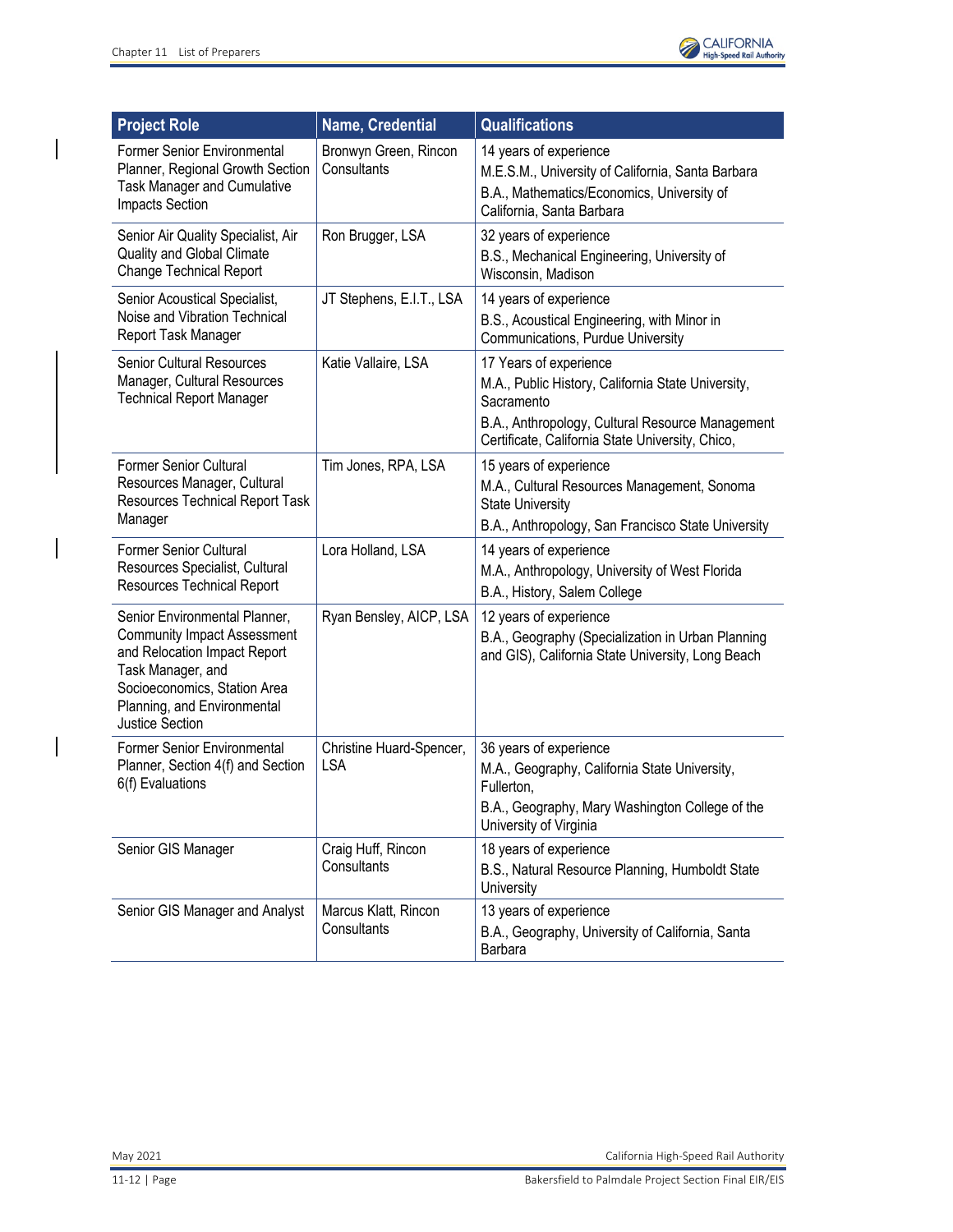

| <b>Project Role</b>                                                                                                                                                                                                                                                                                                           | Name, Credential                                  | <b>Qualifications</b>                                                                                                                                                                                                                                                                                                                              |
|-------------------------------------------------------------------------------------------------------------------------------------------------------------------------------------------------------------------------------------------------------------------------------------------------------------------------------|---------------------------------------------------|----------------------------------------------------------------------------------------------------------------------------------------------------------------------------------------------------------------------------------------------------------------------------------------------------------------------------------------------------|
| Subconsultant Environmental<br>Manager, Hazardous Materials<br>and Wastes Section and<br><b>Technical Report, Cumulative</b><br>Impacts Section, Project Costs<br>and Operations Section, Public<br>and Agency Involvement Section,<br>Aesthetics and Visual Quality<br>Section, Other CEQA/NEPA<br>Considerations, and QA/QC | Shauna Callery, Rincon<br>Consultants             | 13 years of experience<br>M.C.R.P., California Polytechnic State University,<br>San Luis Obispo<br>M.S., Transportation Engineering, California<br>Polytechnic State University, San Luis Obispo<br>B.A., International Relations, University of Southern<br>California<br>B.A., Social Sciences, Psychology, University of<br>Southern California |
| <b>Subconsultant Assistant</b><br>Environmental Manager,<br>Summary Task Manager,<br><b>Aesthetics and Visual Quality</b><br>Section and Technical Report<br>Task Manager, Hazardous<br>Materials and Wastes Section<br>and Technical Report, and<br>QA/QC                                                                    | Karly Kaufman, Rincon<br>Consultants              | 7 years of experience<br>M.E.S.M., University of California, Santa Barbara<br>B.S., Environmental Policy Analysis and Planning,<br>University of California, Davis                                                                                                                                                                                 |
| Senior Technical Editor and Word<br>Processor for Multiple Sections<br>and Reports; Section 508<br>Compliance Task Lead                                                                                                                                                                                                       | Jennette Bosseler-<br>Crockett, LSA               | 18 years of experience<br>B.A., English, with Minor in Professional Writing,<br>University of California, Santa Barbara                                                                                                                                                                                                                            |
| Senior Word Processor and<br>Section 508 Remediation<br><b>Specialist for Multiple Sections</b><br>and Reports                                                                                                                                                                                                                | Chantik Virgil, LSA                               | 37 years of experience                                                                                                                                                                                                                                                                                                                             |
| Senior Word Processor and<br>Section 508 Remediation<br><b>Specialist for Multiple Sections</b><br>and Reports                                                                                                                                                                                                                | Stephanie Powers, LSA                             | 10 years of experience                                                                                                                                                                                                                                                                                                                             |
| Associate, Section 508<br>Remediation Specialist for<br>Multiple Sections and Reports                                                                                                                                                                                                                                         | Beverly Inloes, LSA                               | 51 years of experience                                                                                                                                                                                                                                                                                                                             |
| Senior Technical Editor and Word<br>Processing for Multiple EIR/EIS<br>Sections and Reports                                                                                                                                                                                                                                   | April Durham, Ph.D.,<br><b>Rincon Consultants</b> | 20 years of experience                                                                                                                                                                                                                                                                                                                             |
|                                                                                                                                                                                                                                                                                                                               |                                                   | Ph.D., Comparative Literature and Media Studies,<br>University of California, Riverside<br>M.F.A., Fine Art and Creative Writing, Art Center                                                                                                                                                                                                       |
|                                                                                                                                                                                                                                                                                                                               |                                                   | College of Design                                                                                                                                                                                                                                                                                                                                  |
|                                                                                                                                                                                                                                                                                                                               |                                                   | B.A., Art and English, California State University,<br>San Bernardino                                                                                                                                                                                                                                                                              |
| <b>Federal Railroad Administration</b>                                                                                                                                                                                                                                                                                        |                                                   |                                                                                                                                                                                                                                                                                                                                                    |
| Senior Advisor, Project<br>Development                                                                                                                                                                                                                                                                                        | David Valenstein                                  | 27 years of experience<br>M.P.A., Public Administration, Harvard University<br>B.A.R., Rhode Island School of Design                                                                                                                                                                                                                               |
| Chief of Environmental and<br><b>Corridor Planning</b>                                                                                                                                                                                                                                                                        | Marlys Osterhues                                  | 19 years of experience<br>B.A., Environmental Studies, University of<br>California, Santa Barbara                                                                                                                                                                                                                                                  |